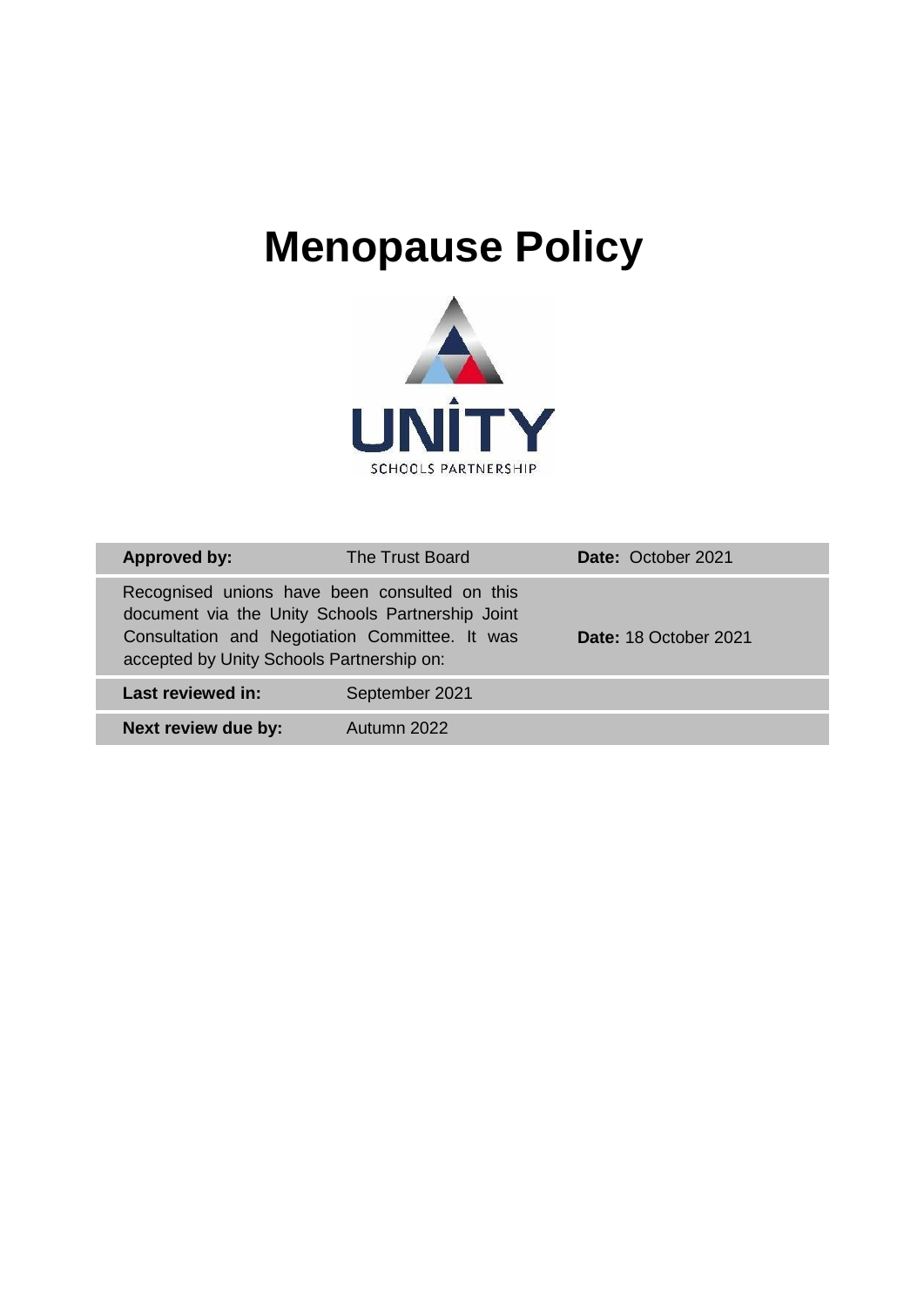#### **DOCUMENT CONTROL**

#### **Changes History**

| <b>Issue No</b> | Date           | <b>Amended by</b>                       | <b>Summary of</b><br><b>Changes</b> |
|-----------------|----------------|-----------------------------------------|-------------------------------------|
| 1.0             | September 2020 | Associate HR<br><b>Business Partner</b> | Version 1.0                         |
| 2.0             | September 2021 | Emma Adams                              | Document control<br>page            |
|                 |                |                                         |                                     |
|                 |                |                                         |                                     |

#### **Authorisation (Responsible Owner)**

| <b>Name</b> | Role                   | <b>Approval Date</b> |
|-------------|------------------------|----------------------|
| Tim Coulson | <b>Chief Executive</b> | September 2021       |

#### **Approval (Accountable Owner)**

| <b>Name</b> | Role           | <b>Approval Date</b> |
|-------------|----------------|----------------------|
| Angela Bull | Director of HR | September 2021       |

#### **Reviewers (Consulted)**

| Name and/or Role       | <b>Approval Date</b> |
|------------------------|----------------------|
| Directors of Education | September 2021       |
| <b>Headteachers</b>    |                      |
| <b>JCNC</b>            |                      |

# **Distribution List – Once authorised (Informed)**

| <b>Name</b> | <b>Method</b>     |
|-------------|-------------------|
| All schools | Via Trust website |
|             |                   |

#### **Review Period**

| Date Document Reviewed       | <b>By Whom</b>                |
|------------------------------|-------------------------------|
| Next review - September 2022 | Associate HR Business Partner |
| Reason: Annual review.       |                               |
|                              |                               |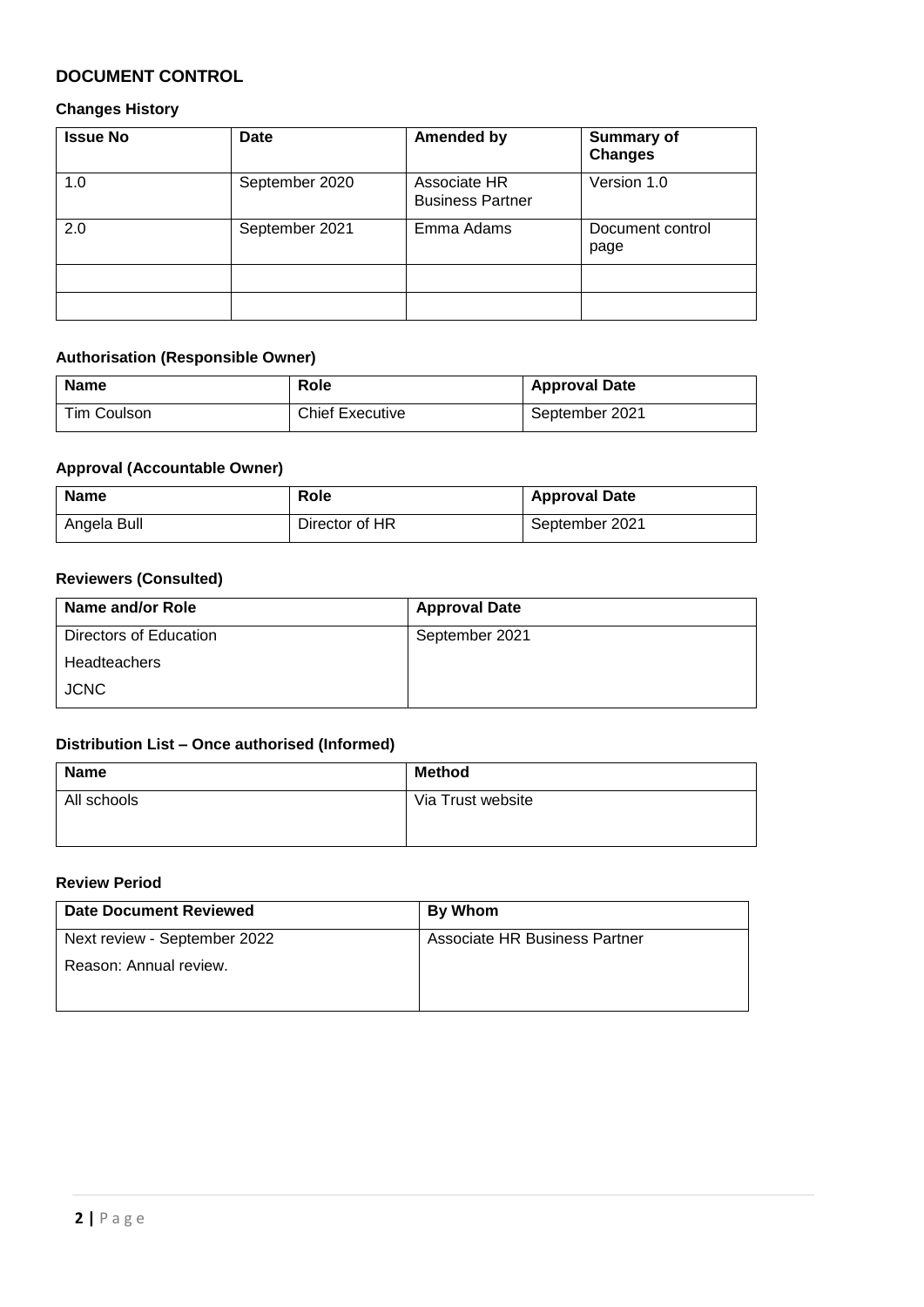# Contents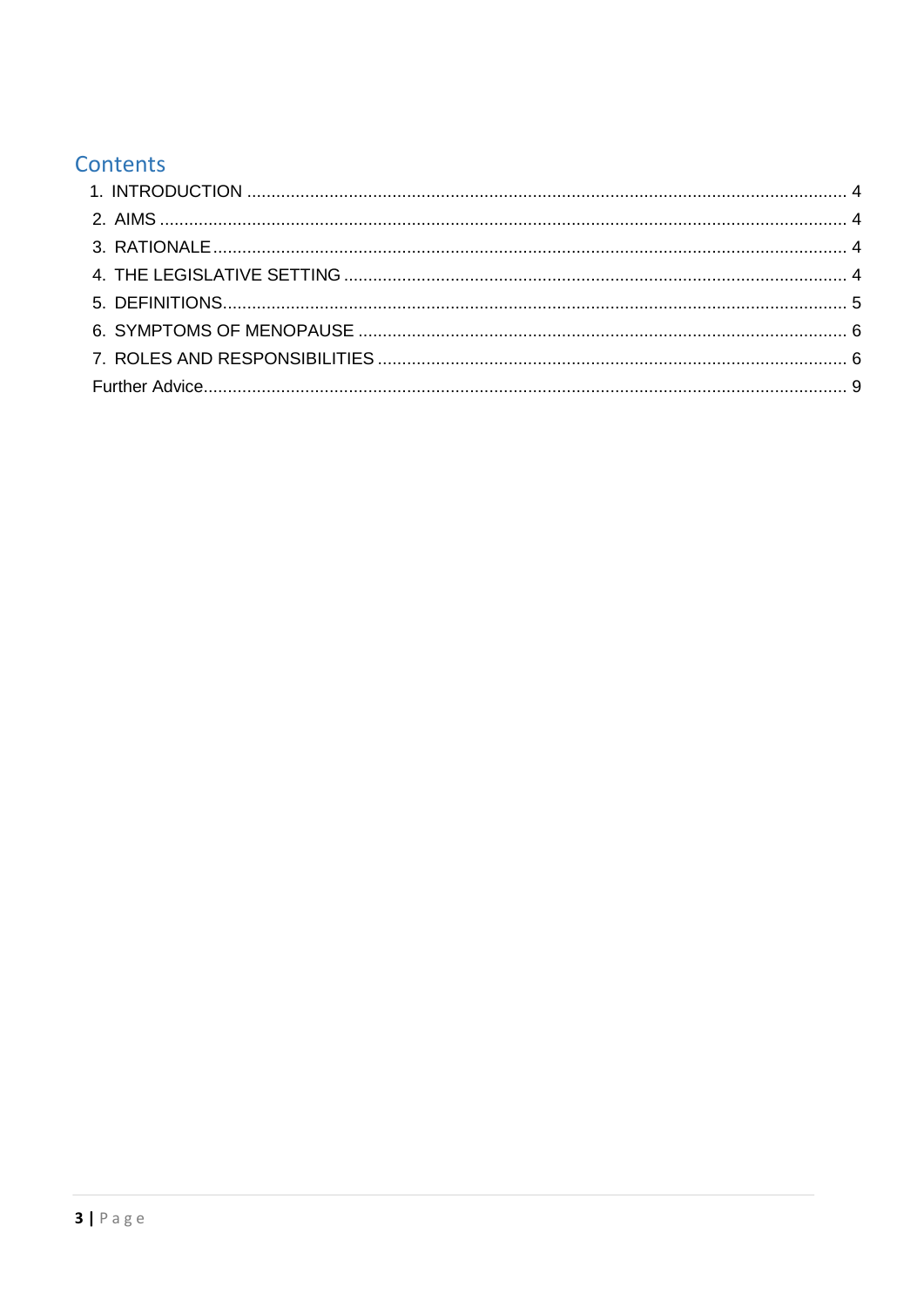## <span id="page-3-0"></span>**1. INTRODUCTION**

Unity Schools Partnership and all of its academies ('the Trust') have a positive attitude towards the menopause and will treat all individuals with dignity and respect during this time and ensure that the workplace promotes an open and honest culture in which menopause can be discussed.

The Trust is committed to providing an inclusive and supportive working environment for everyone who works within the central trust and all of the academies. The Trust is committed to the health and wellbeing of its workforce, and it recognises that staff may need additional consideration, support and adjustments during this transitional time before, during and after the menopause. The Trust is committed to ensuring that individuals feel confident in discussing menopausal symptoms and asking for support and adjustments in order to continue with their role within the organisation.

The Trust recognises that the menopause is an equality and occupational health and safety issue and that women and transgender people may need appropriate flexibility, support and adjustments during the time of change before, during and after the menopause.

#### <span id="page-3-1"></span>**2. AIMS**

- 2.1. To create an environment where female and transgender employees who are affected by the menopause feel confident enough to raise issues about their symptoms and ask for support and adjustments at work.
- 2.2. To ensure that conditions in the workplace do not make menopausal symptoms worse and that appropriate adjustments and support are put in place, as well as recognising that the menopause and perimenopause is an individual experience and therefore there is no 'one size fits all' solution.
- 2.3. To reduce sickness absence due to menopausal symptoms and retain valued employees in the workplace.
- 2.4. To ensure that all individuals are treated fairly and with dignity and respect within their working environment.

#### <span id="page-3-2"></span>**3. RATIONALE**

3.1. This policy sets out the guidelines for members of staff and managers on providing the right support to manage menopausal symptoms at work. It is not contractual and does not form part of the terms and conditions of employment.

#### <span id="page-3-3"></span>**4. THE LEGISLATIVE SETTING**

- 4.1. The Health and Safety at Work Act (1974) requires employers to ensure the health, safety and welfare of all workers. Under the Act, employers are required to do risk assessments under the Management Regulations which should include specific risks to menopausal women and transgender people if they are employed.
- 4.2. The Equality Act (2010) prohibits discrimination against people on the grounds of certain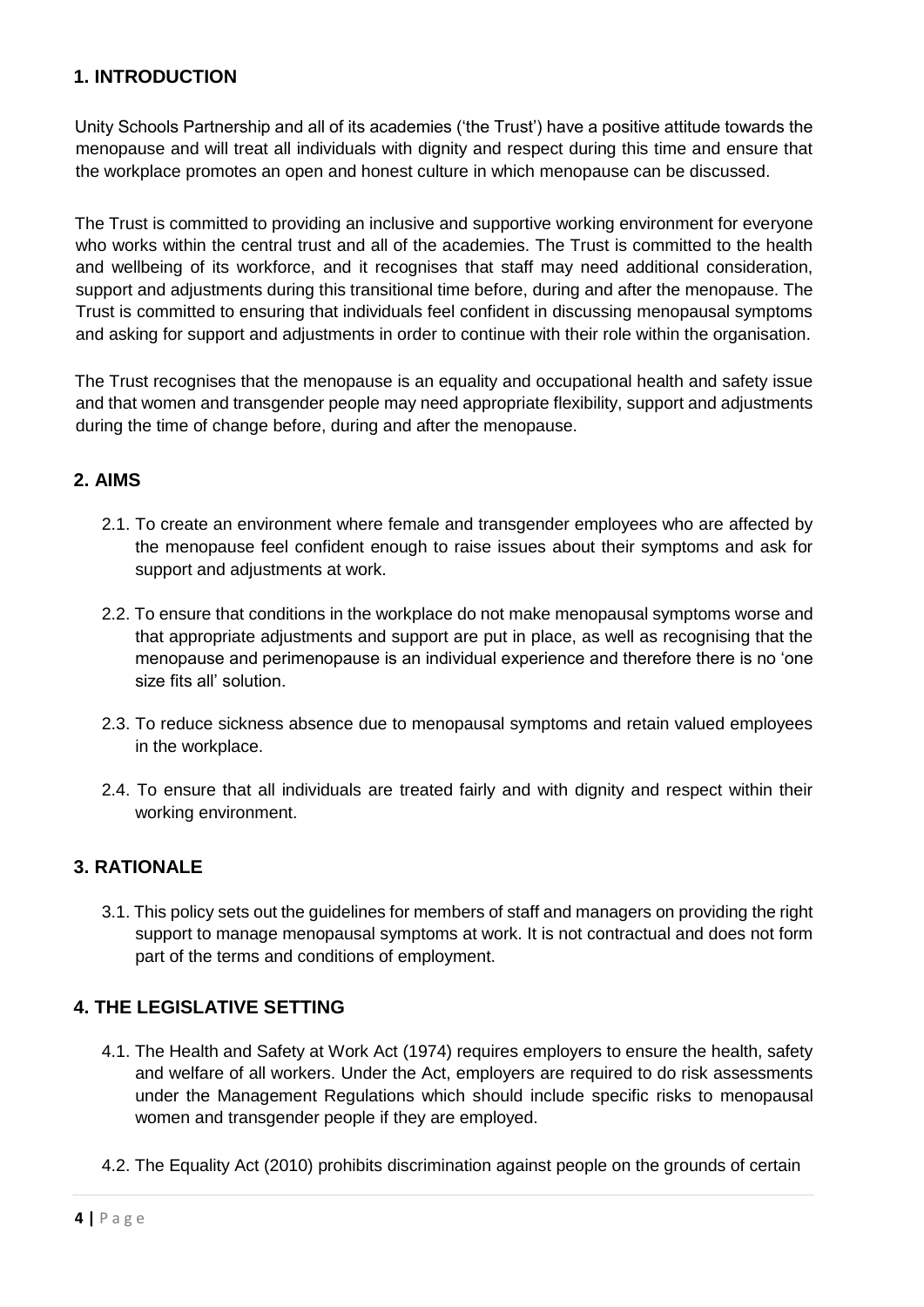'protected characteristics' including sex, age and disability. Note that conditions linked to the menopause may meet the definition of an 'impairment' under the Equality Act and require reasonable adjustments.

### <span id="page-4-0"></span>**5. DEFINITIONS**

- 5.1. The menopause is part of the natural ageing process for women, although it can be brought on as a result of other medical conditions or certain surgical interventions. It refers to the point in time when menstruation has ceased for twelve consecutive months.
- 5.2. After a woman has not had a period for a year, this is considered to be 'postmenopausal'.
- 5.3. The Trust recognises that a proportion of its employees will be working through and well beyond the menopause.
- 5.4. The Trust recognises that the menopause affects all women, and it can often indirectly affect their partners, families and colleagues as well.
- 5.5. The peri-menopause is the period of hormonal change leading up to the menopause and can often last four to five years although for some women it may continue for many more years or for others may last just a few months. It varies greatly in different individuals. During the time of the peri-menopause individuals may begin to experience symptoms due to changes in their hormone levels. These symptoms may vary in degree between different individuals. Due to the fact that they may be still having regular periods at the onset of the symptoms, many individuals do not always realise that they are experiencing the perimenopause and may not understand what is causing their symptoms; and can be a barrier to accessing support.
- 5.6. The menopause usually occurs between the ages of 45 and 55. In the UK, the average age is 51, but it can happen much earlier. Many women experience the menopause before 45 (early menopause) and a significant number of women experience the menopause before the age of 40 (premature menopause). Some women experience a medical/surgical menopause which can occur suddenly when the ovaries are damaged or removed by specific treatments such as chemotherapy, radiotherapy or surgery.
- 5.7. People from the non-binary, transgender and intersex communities may also experience menopausal symptoms.
- 5.8. The Trust recognise that for many reasons; peoples' individual experiences of the menopause may differ greatly. Some people seek medical advice and treatment for the symptoms of the perimenopause (the time leading up to menopause when a woman may experience changes, such as irregular periods or other menopausal symptoms) and menopause (defined biologically as reaching a natural end to reproductive life).
- 5.9. A common form of treatment is known as hormone replacement therapy (HRT). Many women find these treatments helpful for alleviating symptoms, but HRT is not suitable or appropriate for all women. Some people using HRT may experience side effects which may also require adjustments in the workplace.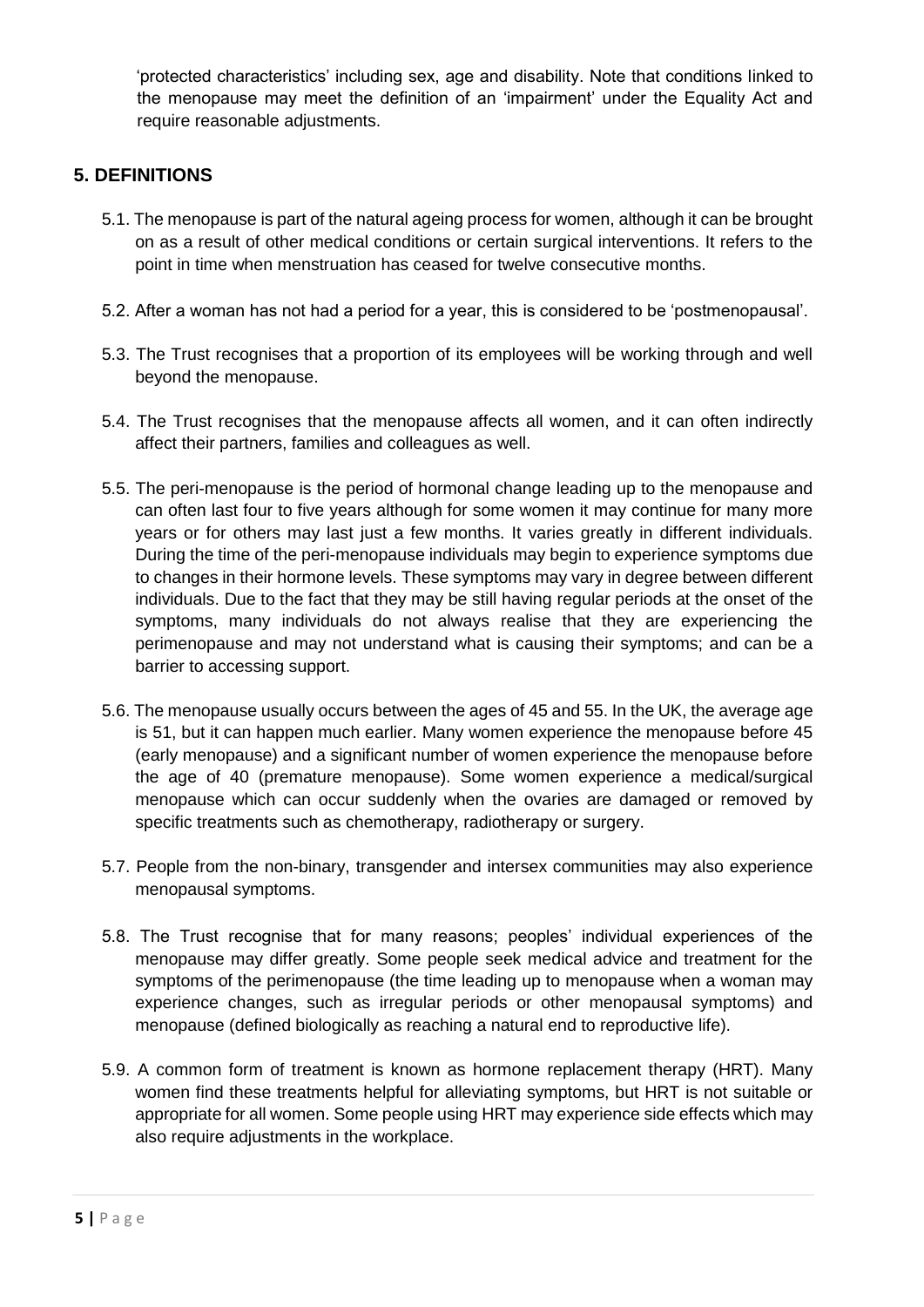#### <span id="page-5-0"></span>**6. SYMPTOMS OF MENOPAUSE**

- 6.1. It is important to note that not every woman will notice every symptom, or even need help or support. However, 75% of women do experience some symptoms, and 25% could be classed as severe.
- 6.2. Symptoms can manifest both physically and psychologically including, but not exclusively, hot flushes, poor concentration, headaches, panic attacks, heavy/light periods, anxiety, and loss of confidence. Some women also experience difficulty sleeping. Other symptoms include vaginal symptoms, Urinary problems Migraines and headaches, Reduced muscle mass, Skin irritation, Palpitations – heartbeats that suddenly become more noticeable.
- 6.3. These symptoms (which can vary in degree) may be experienced even though menstruation continues so women who are still having regular periods may not realise that they are experiencing the perimenopause and not understand the cause of their symptoms.

#### Menopause Symptoms in Other Circumstances

- 6.4. There are other circumstances in which symptoms may be experienced: Whilst menopause is usually a process involving gradual change, it can sometimes be sudden and acute following serious illness, medication or surgery. Sudden menopause tends to experience more severe symptoms and may require treatment and/or postoperative care to manage further problems. Younger women undergoing treatments for conditions such as endometriosis (estimated to affect around 1 in 10 women of reproductive age) and infertility (affecting around 1 in 7 couples), may experience menopausal symptoms whilst receiving treatment. Surgical and medical treatments as part of an individual's gender transition can result in menopause symptoms.
- 6.5. Post Menopause Symptoms continue on average for four years from the last period and can continue for up to 12 years. There is potentially an increased risk of certain conditions, including heart disease and osteoporosis (brittle bones) during post menopause because of lower levels of certain hormones. These risks are higher for those who have had an early or premature menopause.

## <span id="page-5-1"></span>**7. ROLES AND RESPONSIBILITIES**

#### **7.1. Employer Responsibility:**

- 7.1.1. The Trust will educate and inform managers and employees to be aware of how the menopause can affect working women and transgender people, taking account of the particular circumstances in schools, and about the potential symptoms of menopause, and how they can support those experiencing them.
- 7.1.2. Where women members of staff feel uncomfortable going to their line manager, because he is a man, or someone much younger, or both, we will ensure that an alternative contact is available. Confidentiality will always be respected.
- 7.1.3. The risk assessments which we undertake will consider the specific needs of menopausal employees, and, in doing so, we will consult with union representatives and employees and share with all managers and new managers, requesting signatures to confirm that measures are understood and will be acted upon. Risk assessments will include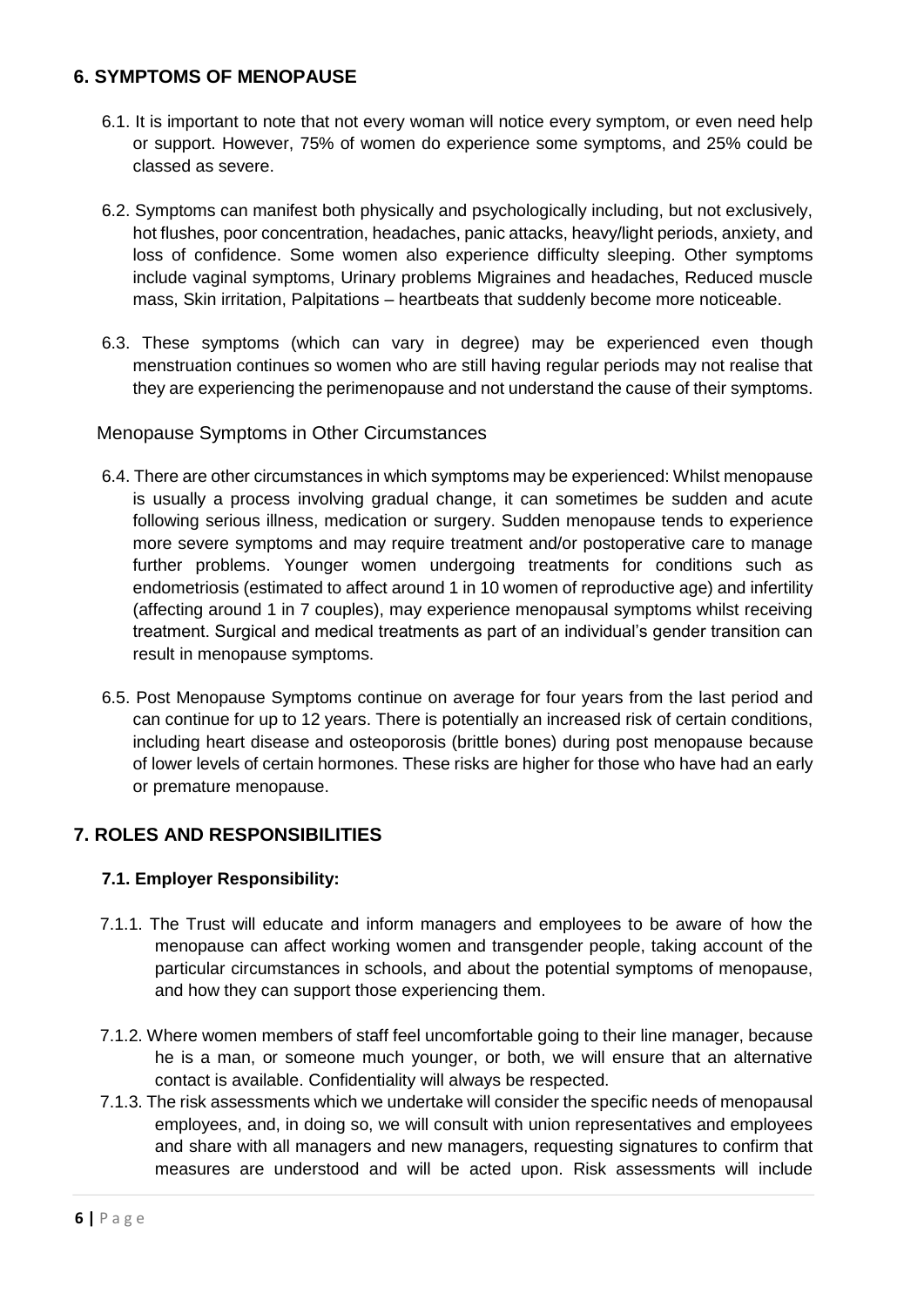consideration of temperature and ventilation issues and will also address welfare issues, such as access to toilet facilities and cold water, during and outside break and lunch times.

7.1.4. All schools across the Trust will make adjustments where necessary to support individuals experiencing the menopause, and to ensure the workplace does not make their symptoms worse. It is important to note that adjustments need to considered on an individual basis and within the school environment in which they are working.

These could include simple measures such as:

- leaving doors open where appropriate
- ensuring that windows can be safely opened
- ensuring that it is possible to regulate the temperature in a classroom or other room by turning down radiators (as long as the temperature does not drop below 18 degrees Celsius, this will be comfortable for all occupants)
- provision of fans
- fitting blinds to windows
- establishing a system that allows cover for women or transgender people who need to access toilet/ washing facilities while they are teaching (to deal with heavy and recurring bleeding)
- considering requests for changes to working arrangements, e.g. temporary part-time working
- swift permission for absence to attend menopause-related medical appointments
- adjusting workplace procedures and processes to support and avoid any detriment to menopausal employees. This is not a definitive list of measures. All schools across the Trust will actively listen to employees and union representatives and consider adjustments in light of the school context and the safety of students and staff members.
- 7.1.5. It is recognised that many of these practical and easy-to-institute changes to the workplace, which will make working life more bearable for menopausal women and transgender people will benefit all staff.
- 7.1.6. Managers can only be sympathetic and supportive though if they are aware that their member of staff is experiencing difficulties. Research has shown that people may feel uncomfortable or embarrassed approaching their manager to discuss any difficulties in managing their menopausal symptoms. This is particularly the case if their manager is younger than them or male and, as menopause can affect levels of confidence, if the person they are talking to has no idea about the menopause. This can be particularly true for trans or non-binary staff who are not 'out' to their colleagues or manager, and also for men who may be embarrassed to admit that they are affected by the experiences of their partner. It is therefore important that all managers are aware of the symptoms associated with the menopause and understand the issues affecting people going through it. This will help in fostering an environment where we are all more comfortable talking about the menopause, the symptoms and measures that could help in minimising these. Managers should be sensitive to any feelings of discomfort, listen to concerns and complaints and consider what can be done to reduce and minimise the impact symptoms may be having on the staff members performance within the workplace.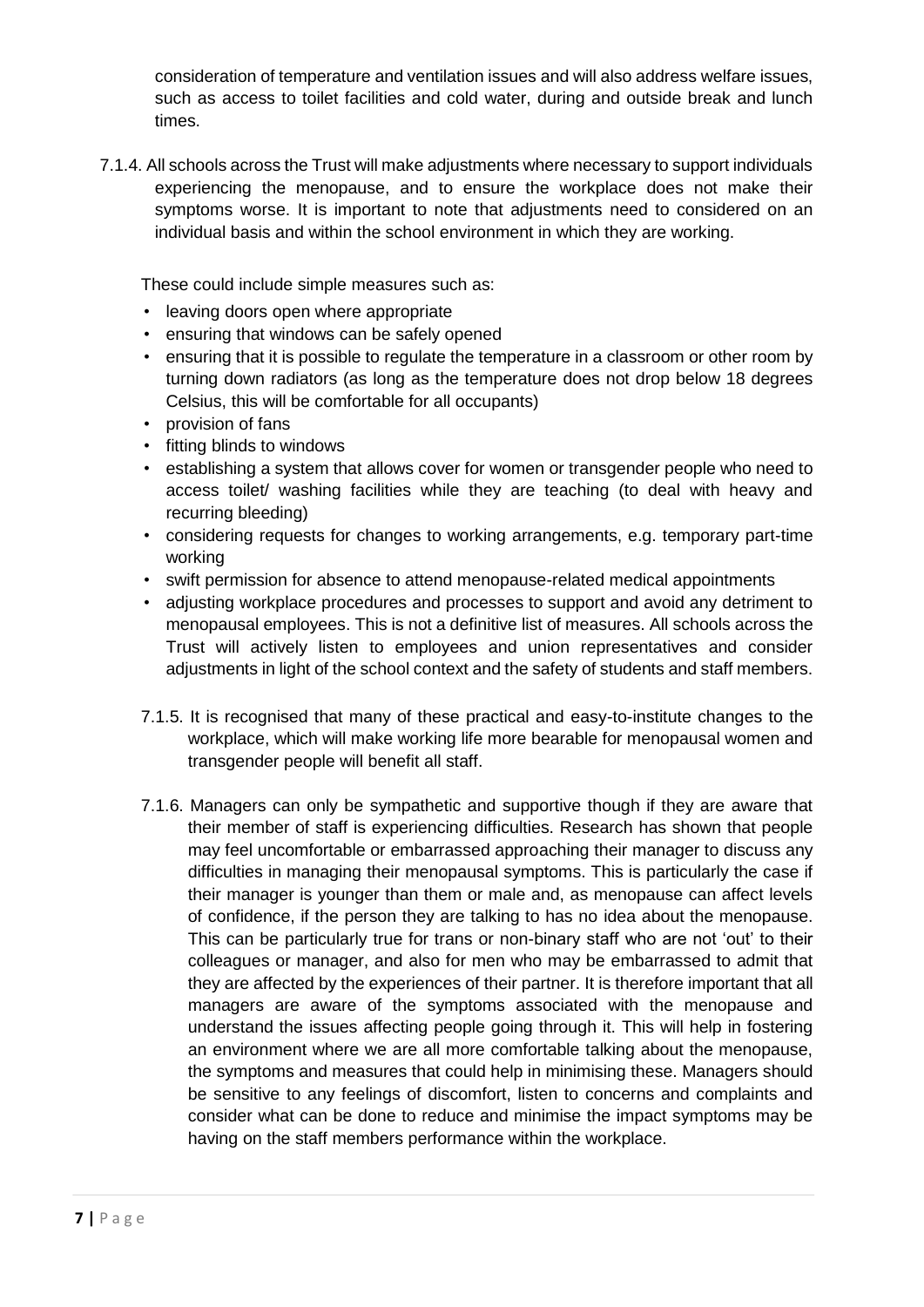7.1.7. All schools are encouraged to elect a menopause 'champion' for those who may be affected by the menopause to approach if they would like to open a dialogue in relation to any symptoms that they may be having and also reasonable adjustments that they feel could alleviate these. Some schools may choose to elect a health and safety 'champion' which menopause would come underneath in terms of addressing it with employees.

#### **7.2. Line Manager Responsibility:**

- 7.2.1. Line managers who work with staff who may be affected by the menopause should:
	- Familiarise themselves with this menopause policy.
	- Provide a safe place to allow the member of staff to speak openly and honestly.
	- Be ready and willing to listen and have open discussions about menopause, appreciating the personal nature of the conversation, and treating the discussion sensitively and confidentially and allowing adequate time for the discussion.
	- Any specific needs identified (including reasonable adjustments that are agreed) should be recorded and reviewed regularly.
	- To be aware of the potential impact of menopause on performance. If someone's performance suddenly dips, it is worth considering whether the menopause may be playing a part in this.
	- Will seek advice from the Trust's HR team as well as the GP and/or occupational health practitioner if necessary.
	- Staff should not experience any detriment because they may need time off during this time. Any absences will be managed in line with the Employee Absence and Attendance Policy and discretion will be applied by the line manager in line with this.
- 7.2.2. Where adjustments are unsuccessful, or if symptoms are proving particularly severe, the line manager may:
	- Discuss with the employee a referral to occupational health for further advice.
	- Review occupational health advice, and implement any additional recommendations
	- Update the action plan and continue the review process.

#### **7.3. Occupational Health Responsibilities:**

7.3.1. The role of occupational health is to:

- Carry out a holistic assessment of the employee to ascertain whether or not the working environment may be exacerbating menopause symptoms
- Discuss with the employee what adjustments would help
- Signpost to other appropriate sources of help and advice

#### **7.4. All Employee are responsible for:**